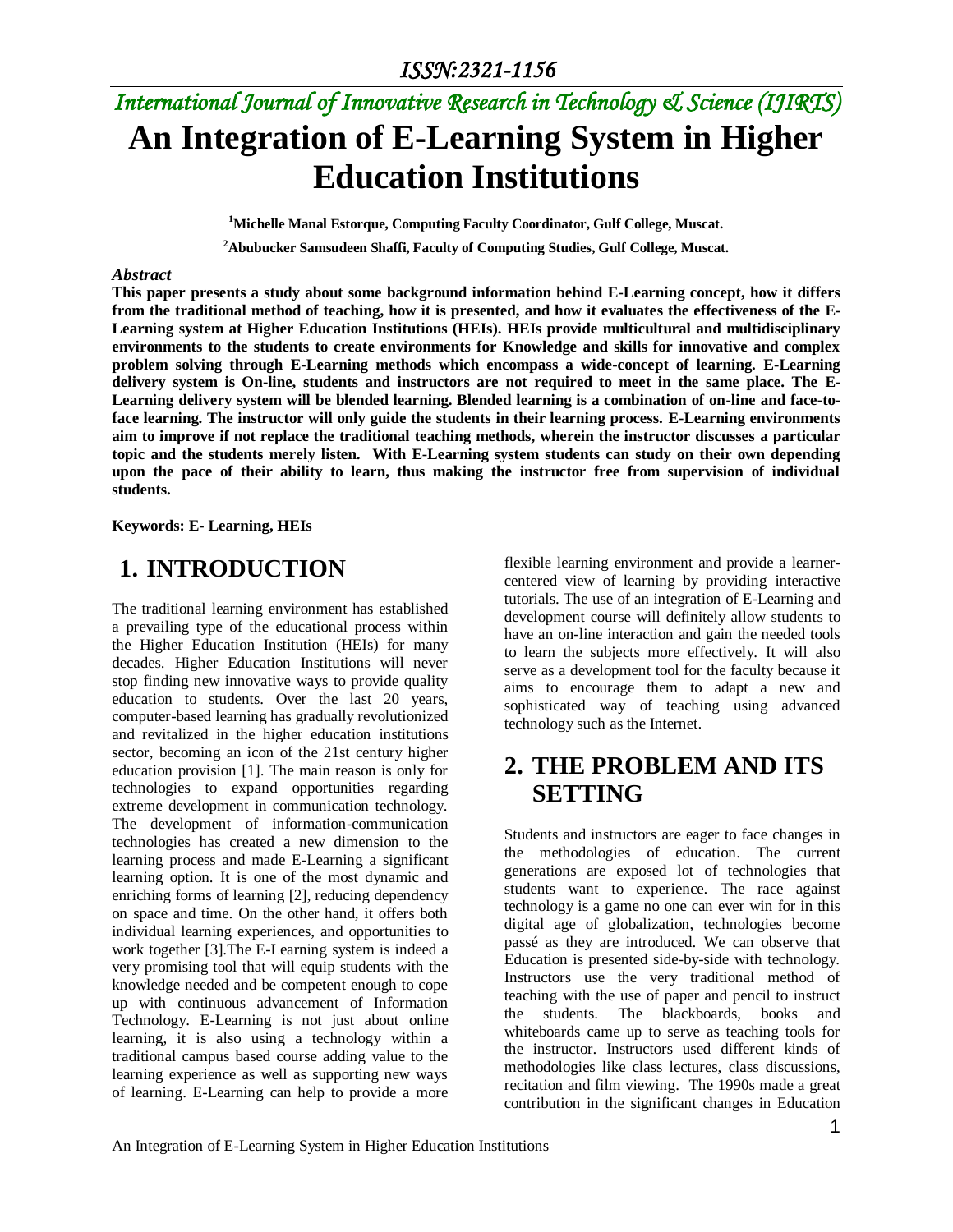## *International Journal of Innovative Research in Technology & Science (IJIRTS)*

methodologies. In the middle of the 1990s the surging popularity of the Internet made new grounds by providing multimedia information, regardless of time and distance. Nowadays, the concern is no longer on whether higher education institutions should utilize technology inside their classroom setups to meet the learning objectives. The focus should be shifted in finding ways to maximize the benefits of these technology resources to mold students into competitive individuals, able to adapt to the increasing demands of time. With the recent growth of the Internet and distance learning, HEIs programme becomes an attraction and expanded the educational opportunities available to students and instructors. The need to integrate technological knowledge in Education has been recognized. The concept of E-Learning or electronic learning has been established to address the needs in Education, which is integrating the utilization of electronic materials to learning. E-Learning is learning what to do—how to map situations into actions. E-Learning provides a proposed Integration of E-Learning in all courses to satisfy the needs of students.

## **3. THEORETICAL FRAMEWORK**

The move to on-line technologies is an evolving and dynamic process of investigation particularly in examining the ability of such technologies to improve the teaching and learning process. The proponent used the Badrul Khan's blended E-Learning framework, referred to here as Khan's *Octagonal Framework* which enables one to select appropriate ingredients Khan's framework serves as a guide to plan, develop, deliver, manage, and evaluate blended learning programs. A variety of factors are required to be addressed to create a meaningful learning environment. Many of these factors are interrelated and interdependent. A systemic understanding of these factors can enable designers to create meaningful distributed learning environments. These factors comprise the Octagonal Framework. The framework has eight dimensions: institutional, pedagogical, technological, interface design, evaluation, management, resource support, and ethical which are indicated in Figure 1.



**Figure 1: Khan E-Learning Framework**

Each dimension in the framework represents a category of issues that need to be addressed. These issues help organize thinking, and ensure that the resulting learning program creates a meaningful learning experience.

### **3.1 Institutional**

The Institutional dimension addresses issues concerning organizational, administrative, academic affairs, and student services. Personals involved in the planning of a learning program could ask questions related to the preparedness of the organization, availability of content and organization, availability of content and infrastructure, and the needs of the learners.

## **3.2 Pedagogical**

The Pedagogical dimension is concerned with the combination of content that has to be delivered (content analysis), the learner needs (audience analysis), and learning objectives (goal analysis). The pedagogical dimension also encompasses the design and strategy aspect of E-Learning. This dimension addresses a scenario where all learning goals in a given program are listed and then the most appropriate delivery method is chosen.

### **3.3 Technological**

2 Once we have identified the delivery methods that are going to be part of the blended learning program, the Technology issues need to be addressed. Issues include creating a learning environment and the tools to be used to deliver the learning program. This dimension addresses the need for the most suitable learning management system (LMS) that would manage multiple delivery types and a learning content management system (LCMS) that catalogs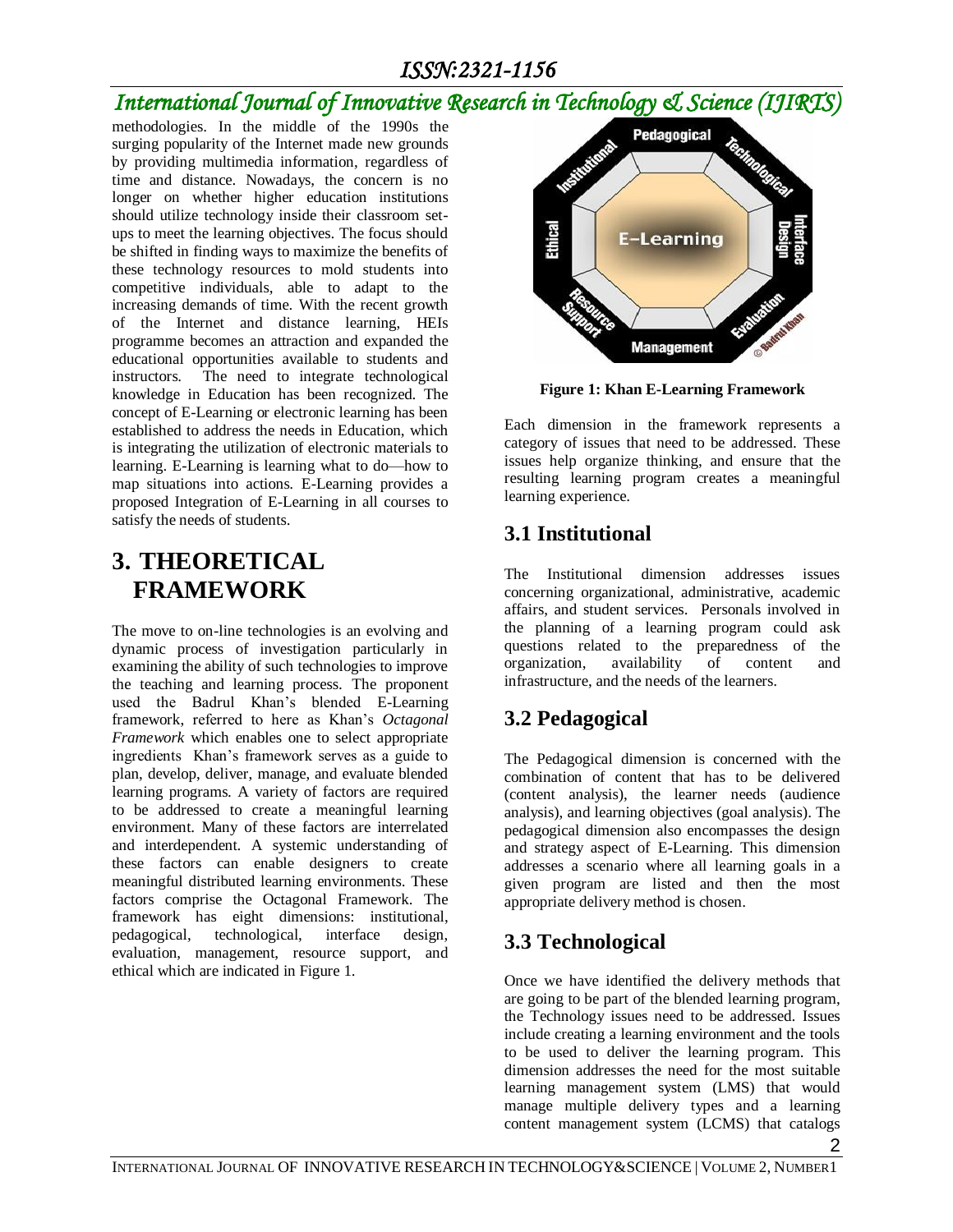## *International Journal of Innovative Research in Technology & Science (IJIRTS)*

the actual content (online content modules) for the learning program. Technical requirements, such as the server that supports the learning program, access to the server, bandwidth and accessibility, security, and other hardware, software, and infrastructure issues are addressed.

### **3.4 Interface Design**

The Interface Design dimension addresses factors related to the user interface of each element in the blended learning program. One needs to ensure that the user interface supports all the elements of the blended learning program. The interface has to be sophisticated enough to integrate the different elements of the blended learning program. This will enable the learner to use each delivery type and switch between the different types. The usability of the user interface will need to be analyzed. Issues like content structure, navigation, graphics, and *help* also can be addressed in this dimension. For example, in a higher education course, students may study online and then attend a lecture with the professor. The blended learning course should allow students to assimilate both the online learning and the lecture equally well.

#### **3.5 Evaluation**

The Evaluation dimension is concerned with the usability of a blended learning program. The program should have the capability to evaluate how effective a learning program has been as well as evaluating the performance of each learner. In a blended learning program, the appropriate evaluation method should be used for each delivery type.

### **3.6 Management**

The Management dimension deals with issues related to the management of a blended learning program, such as infrastructure and logistics to manage multiple delivery types. Delivering a blended learning program is more work than delivering the entire course in one delivery type. The management dimension also addresses issues like registration and notification, and scheduling of the different elements of the blended learning program.

#### **3.7 Resource Support**

The Resource Support dimension deals with making different types of resources (offline and online) which will be available for learners. Resource support could be a counselor/tutor who is always available, or available via the e-mail, or chat system.

### **3.8 Ethical**

The Ethical dimension identifies the ethical issues that need to be addressed when developing a blended learning program. Issues such as equal opportunity, cultural diversity, and nationality should be addressed.

### **4. REVIEW OF THE RELATED LITERATURE AND STUDIES**

In this paper, all related literature and studies are cited that are truly relevant to the study being undertaken. The topic is extensive that the gathered information's are subdivided through the following subtopics:

**Hall (1997)** defined web-based training as instruction that is delivered over the Internet or over a company's intranet. Accessibility of this training, related Hall, is through the use of a web-browser such as Microsoft Internet Explorer and Netscape Navigator. [4]

**Hall and Snider (2000)** define E-Learning as the process of learning via computers over the Internet and intranets. Hall and Snider extended that E-Learning is also referred to as web-based training, online training, distributed learning or technology for learning. [5]

**Zahm (2000)** described computer-based training (CBT) as usually delivered via CD-ROM or as a Web download and that it is usually multimedia-based training. [6]

**Karon (2000)** discussed the convenience factor of well-designed computer-based training by saying that any well-designed computer-based training- whether it's networked based or delivered via the Internet – is more convenient than traditional instructor-led training or seminars. [7]

**Hall (1997)** incorporated both **Zahm (2000)** and **Karon (2000)** definitions by underlining computerbased training as an all-encompassing term used to describe any computer-delivered training including CD-ROM and World Wide Web. Hall further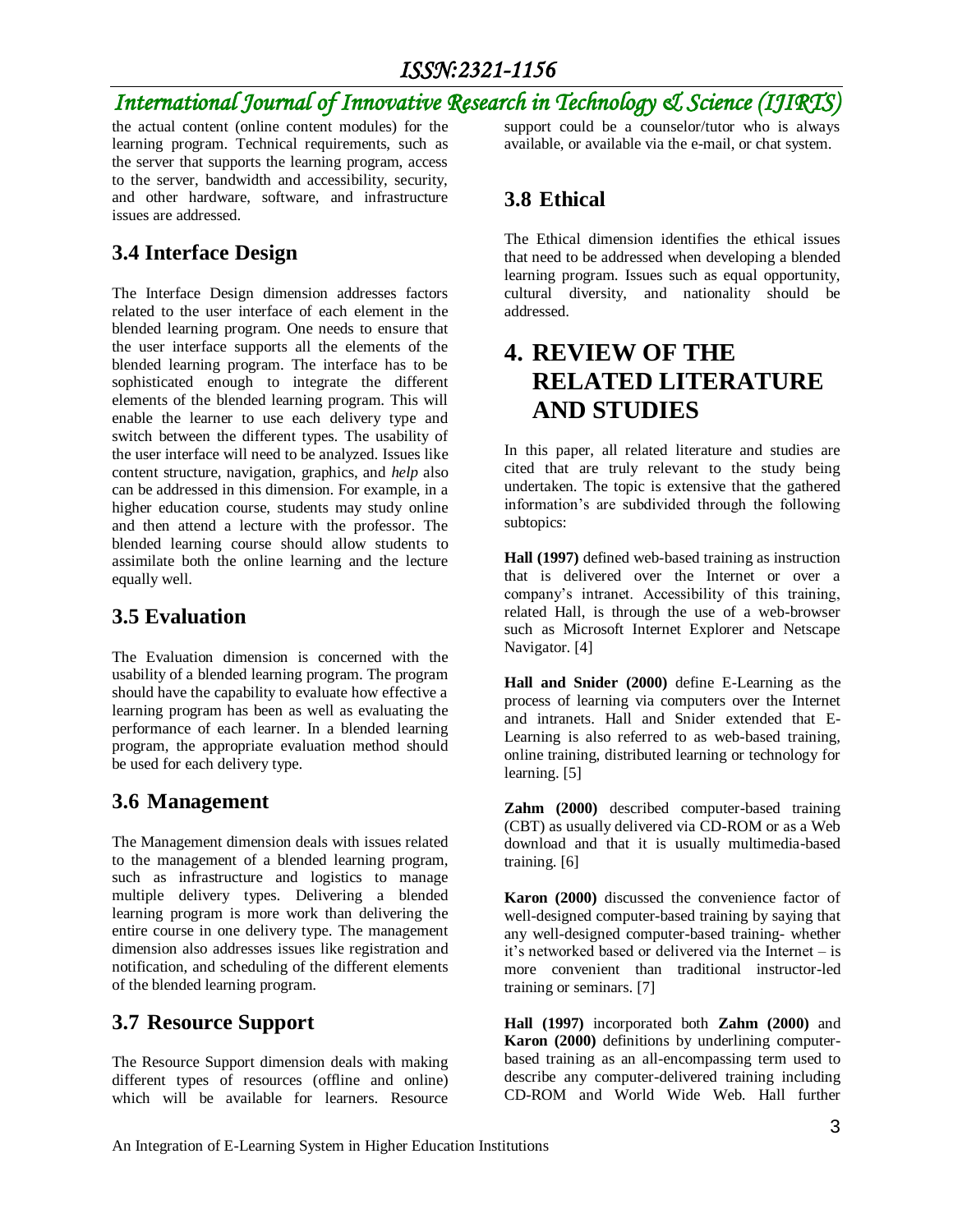## *International Journal of Innovative Research in Technology & Science (IJIRTS)*

explained that some people use the term CBT to refer only to old-time, text-only training. Many researchers agree that technology will never replace trainer or instructional designers, but technology brings with it more demands for teamwork and collaboration among a diverse group of workers [8].

### **4.1 Online Learners**

Like trainers, the role of the learner is changing. Traditionally, students meet instructors face-to-face in a physical setting, with E-Learning, students meet instructors virtually via electronic media. Certain learner-related issues must be discussed when considering an E-Learning platform in any organization. This section reviews and discusses the following issues: learning styles; learner's attitude towards using technology; desirable learner's skills; online interaction and communication. This section concludes with an overview.

### **4.2 Learning Style and Computer-Mediated Learning**

Learning style has been defined by Keefe (1979) as "the characteristic behaviors of learners that serve as relatively stable indicators of how they perceive, interact with, and respond to the learning environment." There are many learning theories and corresponding learning style measurements. Different learning style theories and measurement focus on different levels of a person's characteristics. [9]

### **4.3 Learner Attitude towards using Technology**

Learners' perceptions about the characteristics of instructional delivery media and their ability to learn using these media have been shown to be key determinants in predicting student motivation and success in traditional classrooms[10][11]. These perceptions may also be equally important when implementing computer technologies as the major source of information transfer to students in computer mediated learning environments.

### **4.4 Desirable Online Learners' Skills**

Eastmond (1995) pointed out that self-directed learning is a desirable trait and function of not only learners but also of instructional facilitators and the sponsoring institution. Indeed, this is important if E-Learning is to encompass formal, informal, planned

and unplanned learning. For an organization to be conducive to the sharing of tacit knowledge, for example, self-directed learning is crucial. Selfdirected learning is the impetus of organizational learning at all levels. [12]

### **4.5 Online Interaction and Communication**

Overall, learning styles, attitude towards using technology, online learner skills and online interaction and communication are some important factors that need critical consideration when planning, designing and implementing an E-Learning system. Learners need to be valued and taking time out to review the issues discussed above is just the beginning of the valuing process and of your E-Learning program's success.

### **4.6 Evaluation of E-Learning**

One of the most common training evaluation approaches is the Kirkpatrick model, which was first established in 1959. Kirkpatrick's model is a four level process used to determine the effectiveness of training in order to improve future programs and to eliminate programs that are ineffective.

Kirkpatrick (1996) defined the four levels of evaluation as follows:

Level 1 evaluation, Reaction, involves measuring how participants react to or feel about a training program. This is basically a measure of customer satisfaction.

Level 2 evaluation, learning, measures the extent to which participants' knowledge, skills, and attitudes change as a result of training.

Level 3 evaluation, Behavior, examines the extent to which change in behavior has occurred because of attending a training program.

Level 4, Results, can be defined as the final results that occurred because students or learners attended the training program. [13]

### **4.7 Training Effectiveness in E-Learning**

Determining which sources of information are the most relevant and important to E-Learning effectiveness. There are many variables been examined to measure the effectiveness of E-Learning which includes learner satisfaction, technology satisfaction, and measuring learner outcomes.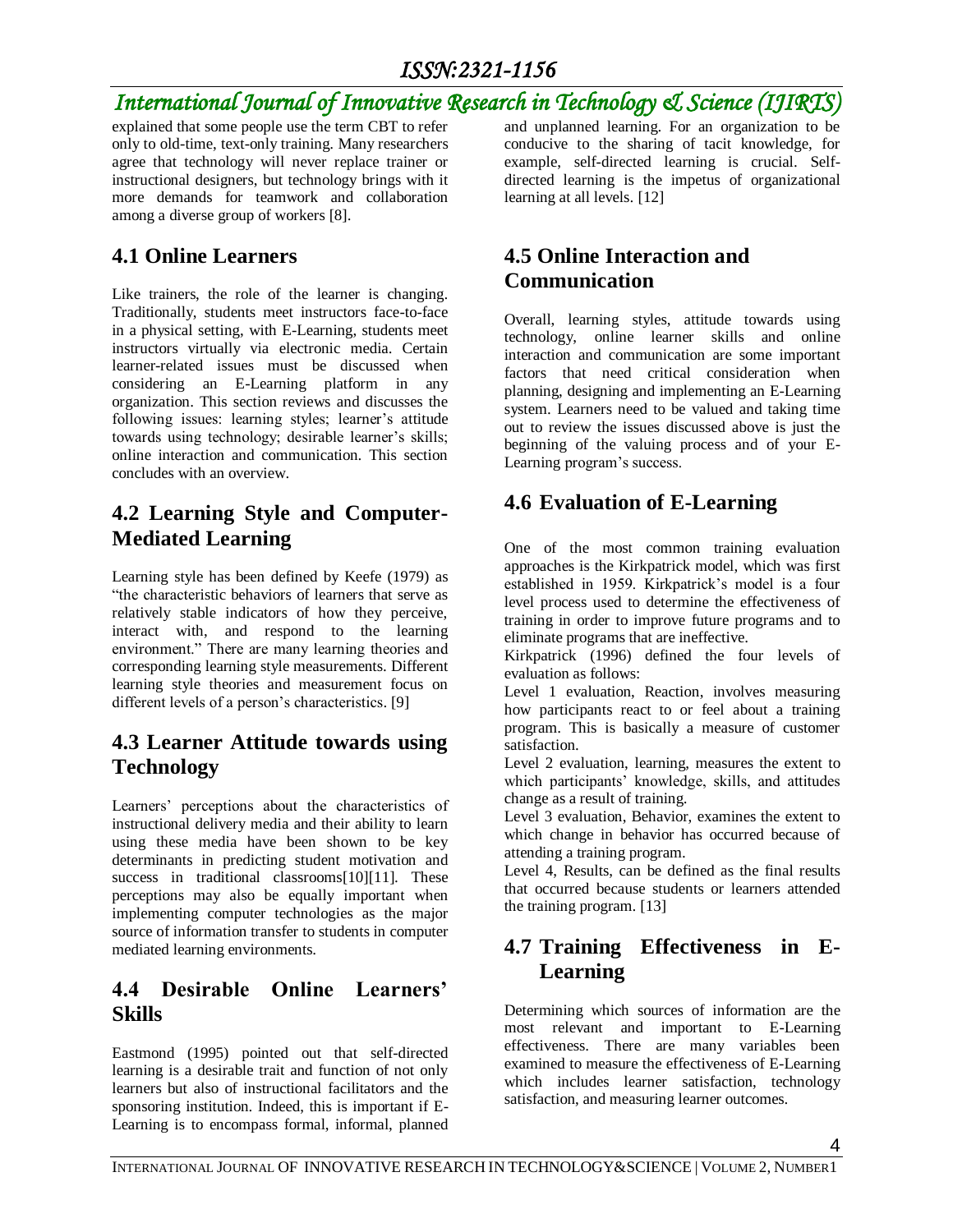#### *International Journal of Innovative Research in Technology & Science (IJIRTS)* **4.8 Learner Satisfaction 4.11 Technology Satisfaction**

Learner satisfaction has been found to be an important component in the effectiveness of E-Learning systems, thus, the importance given to learner experiences. The learners' level of satisfaction with the media and processes used to create the learning environment plays upon the learners' desire to participate in future E-Learning courses. Because learner satisfaction is a major component of successful training and particularly important to E-Learning courses, careful analysis of the different aspects of learner satisfaction is an important component of evaluating E-Learning courses. [14]

### **4.9 Participation and Interaction**

Communication and interaction among learners in educational or training course is a very important component of effective instruction. Interaction allows students to learn from one another and from the instructor. Thompson (2000) suggested that procedures for out of class communication between learners and instructor is important, because students are potentially geographically dispersed in e learning courses. Special attention must be focused on building interaction and communication into course design.  $[15]$ 

#### **4.10 Feedback**

The amount and quality of feedback provided to the learner has an impact on learner satisfaction. Feedback is particularly important to the effective delivery of e learning courses. E-Learning delivery methods such as web-based instruction can provide barriers to traditional type classroom feedback. For instance, in a web-based course learners cannot simply raise a hand and ask for clarification about a point made by the instructor. Hence, the design and integration of feedback mechanisms impact the learners' experience and level of satisfaction. According to Neal & Ingram (1999) distance learners do not receive the day-today feedback available in traditional classroom settings. Instructor-student feedback is important as it helps the instructor to gauge the level of student satisfaction regarding a topic or an entire course. Because of the loss of traditional classroom feedback in E-Learning environments, other methods to assess learner satisfaction need to be administered. [16]

#### *4.11.1 Curriculum Delivery Methods and Preferences.*

There are many methods used to deliver E-Learning courses. Web-based, CD-ROM, satellite, teleconferencing, and television are some of the more common delivery methods. Goodwin (2000) also supported this perspective by stating that instructor and curriculum quality, whether training in a traditional classroom, two-way video conferencing, or via a web-based environment, ultimately determines the effectiveness of a training or education intervention. A good curriculum can potentially make up for poor quality media, but it doesn't work the other way around.[17]

#### *4.11.2 Learning Environment*

According to Thomas (2000), success in technologybased learning programs is based on an orientation to the learner not the instructor. A strong focus on the learner and the learning environment is a shift from traditional instructional design and development techniques.[15] Norton and Wilburg (1998) believed that learner-based tools should be selected based on the way that they help students learn. The most important thing is how well the tool supports the learning process. [18]

#### *4.11.3 Interface Design*

User interface design is important whether delivering training synchronously or asynchronously. User interface design refers to the overall look and feel of the program that allows learner to access information [4] Identifying what navigational tools are most userfriendly and where to place information are concerns associated with the design of the user interface.

#### *4.11.4 Measuring Learner Achievement*

The goal of any learning activity is for learning to take place. A common way to measure the effectiveness of instruction is to measure learner achievement. Measuring learner achievement in E-Learning environments requires special attention. A key aspect of some E-Learning applications, such as CD-ROM and web-based applications is that it allows for personalized instruction. Instructors can be informed about different learners' instructional objectives.[19] Learner achievement may be based on different learning objectives. The use of electronic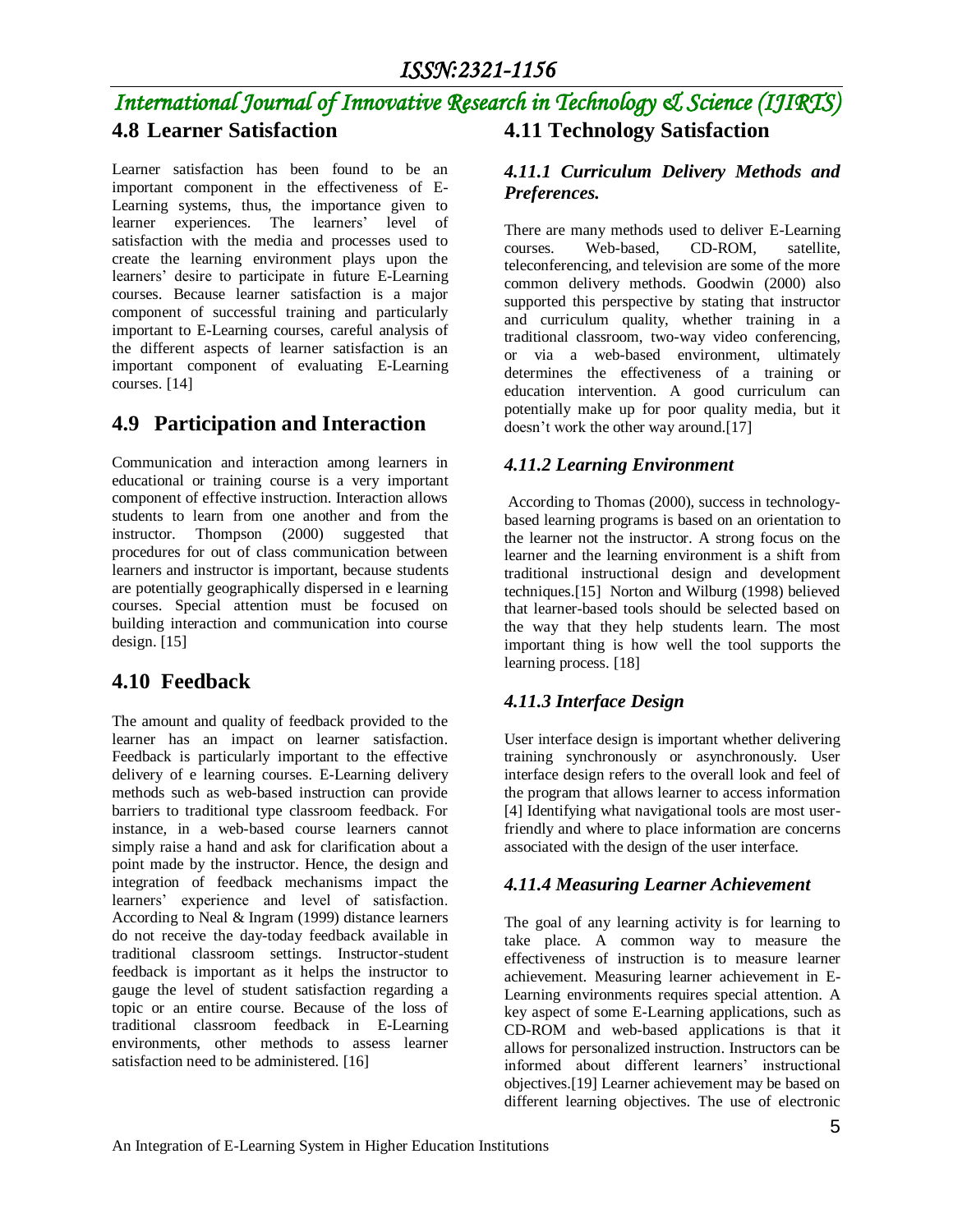## *International Journal of Innovative Research in Technology & Science (IJIRTS)*

mediums can even make grading of tests and quizzes easier because scores can be tabulated immediately following the completion of a quiz or test, providing quick and accurate feedback to learners.[19]

#### *4.11.5 Blending*

The movement to blend classroom approaches with E-Learning is growing. An instructional designer for E-Learning courses are finding that blending, or live E-Learning, is often done to enhance the quality of the learning experience. Blending refers to an online learning course that is held at a specific time.

## **5. PARADIGM OF THE E-LEARNING STUDY**

The dimension of value adding E-Learning combines the three major dimensions to form an effective and efficient way of imparting knowledge to students in a more tested and defined manner. The E-Learning system will use the three dimensions as basis for creating an effective tool in educating students. It will be developed, equipped with specific rules; knowledge embedded using IT and dynamic functionalities to facilitate the need of the users. The paradigm of the E-Learning is shown in Figure 2.



**Figure 2. The paradigm of the E-Learning study**

The **Application Integration Dimension**  summarizes for the E-Learning platforms the capacity of collaboration with other business applications in order to obtain learning content from real business operations. This dimension seems to be the less detected on the common E-Learning platforms and this causes a number of gaps for the effective implementation of E-Learning systems. The critical issue of insufficient content in many situations is due to the inability of the organizations

to establish a knowledge generation mechanism through the operation of information systems that support the most important business processes. In general, the E-Learning systems in corporate environments can play the role of the most significant intellectual capital exploitation mechanism.

The **Knowledge Management Sophistication**  summarizes the ability of the E-Learning platform to manage learning content in various formats, to re-use learning modules and to support knowledge management processes such as knowledge creation, knowledge codification, knowledge transformation and knowledge diffusion.

The **E–Learning Dimension** stands for the ability of an E-Learning system to construct effective learning mechanisms and learning processes that support the achievement of different educational goals. With no doubt this dimension incorporates issues like learning styles, learning needs, learning templates as well as learning specification settings.

## **6. RECOMMENTATION OF E-LEARNING SYSTEM REQUIREMENTS**

The facts all states that an E-Learning can easily help the students to cope up with the ever changing pace of education. The following recommendation will be implemented in accordance to the proper installation of the system.

- It is needed that it should use a high speed pc to allow students to easily go and play pages faster.
- The system will be more effective if the media are all available.
- The system can be integrated as part of the curriculum of any information technology courses.
- The system can be used by other researchers to help them in improving the learning development skills of the students,
- That the system can be modified in the near latter years.
- Geographical barriers are eliminated, opening up broader education options.
- It is found effective upon the evaluation of the respondents that it delivered its purpose of providing better learning for students.
- 24/7 accessibility makes scheduling easy and allows a greater number of people to attend classes
- On-demand access means learning can happen precisely when needed.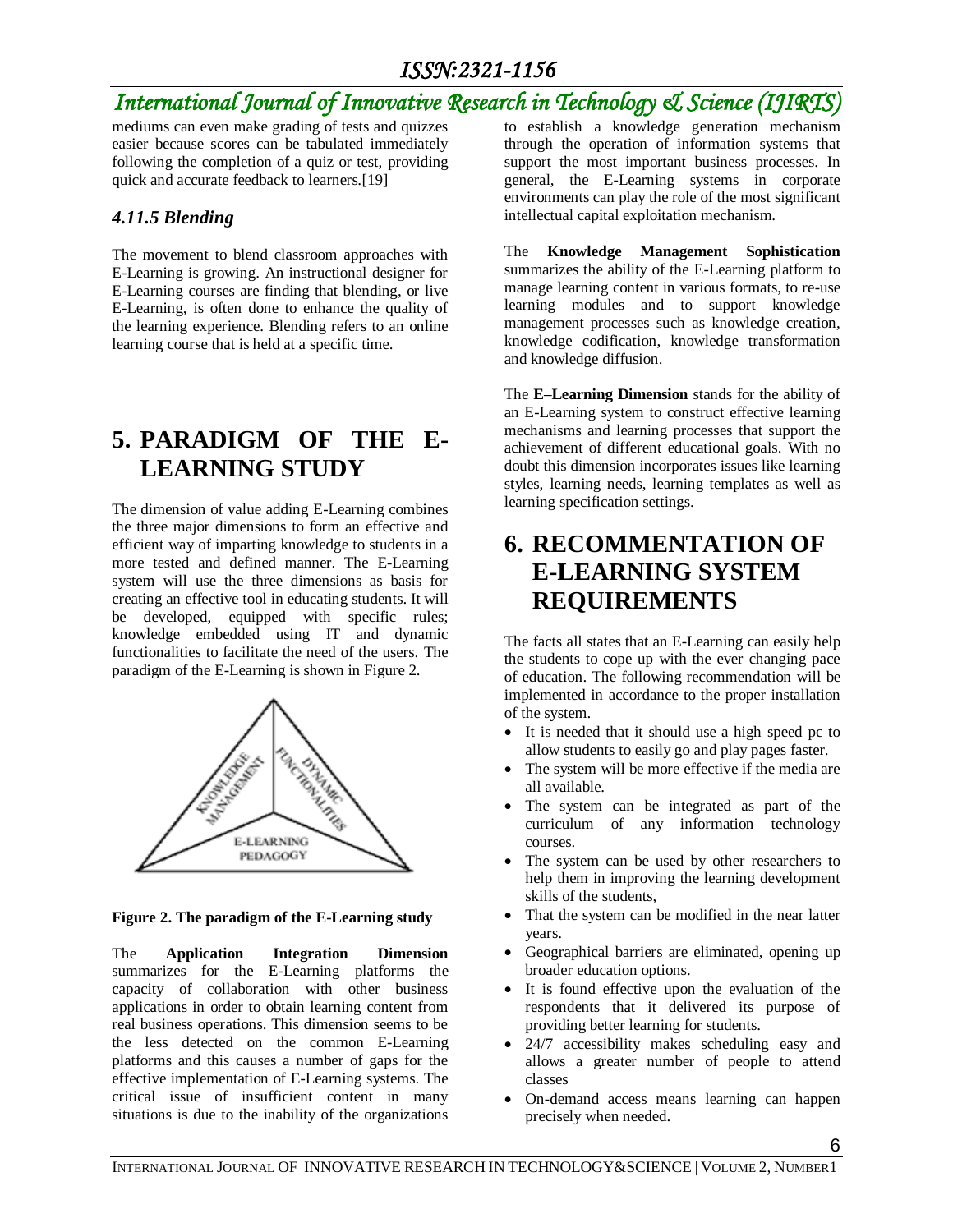### *International Journal of Innovative Research in Technology & Science (IJIRTS)*

- Overall student costs are frequently less (tuition, residence, food, child care).
- Potentially lower costs for companies needing training, and for the providers.
- Fosters greater student interaction and collaboration.
- Fosters greater student/instructor contact.
- Enhances computer and Internet skills.
- The System needs to represent voice and display quality.
- Draws upon hundreds of years of established pedagogical principles.
- Has the attention of every major university in the world, most with their own online degrees, certificates, and individual courses.
- Learning is self-paced (not too slow, not too fast).
- You're unbound by time courses are available 24/7.
- You're unbound by place study at home, work, or on the road.

## **7. OBJECTIVES OF THE E-LEARNING SYSTEM**

The general goal of the proposed project is to develop an E-Learning System in all courses should be integrated in the higher education institution websites that will greatly benefit the students as well as institution itself. E-Learning System needs a number of online services to assist and support the learners at the HEIs. These support services involve the following features:

### **Valuable Interactive Course Material (On-Line Reading)**

The content of the courses is presented to the learner in an interactive manner that leads to greater retention of the covered material; it accommodates different learning styles through audio and visual graphics. The content of the lessons are simplified lessons and step-by-step procedures easily understood by the learner.

### **On-Line Quizzes/Exams**

Learner will take the quizzes and exams on-line after reading the modules on-line based on the given schedule. On the integration of E-Learning in the curriculum the student will take the quizzes at the end of the chapter. The student will be evaluated from through On-line quizzes and exams. The instructor

activates the Quizzes/Exam as scheduled. After taking the On-line quizzes and exam the student can view their grades through the electronic grade book.

#### **Utilities**

 The system includes file maintenance and features for generating reports. File maintenance consists of adding, deleting and editing records of students and instructor. The system also generates reports like student master list that includes the instructor name, class schedule, lists of the student; grade of students, instructor and student information.

### **Interactive Drills and Exercises**

Interactive exercises are included in the system to give the students more practice on the lessons and topics, and makes learning more fun.

### **Quiz and Examination manager**

The randomized questions in every quiz and exam can be changed or edited by the instructor and the administrator.

### **Grading System**

The system generates a grade in every quiz and exam taken to evaluate the performance of the students. In the integration of E-Learning in the curriculum where student and instructor meet and interact in the laboratory, the student will be graded based on the scores he got from quizzes per module and major exams.

### **Useful, Effective Help**

 An online user's manual is available for all learners to explain to the end-user the use of the E-Learning system.

### **Course Glossaries**

 Course glossaries are included for almost each course to easy understand by the learners the terminologies used in the system.

#### **Index**

 It serves as a navigational tool within the particular chapter.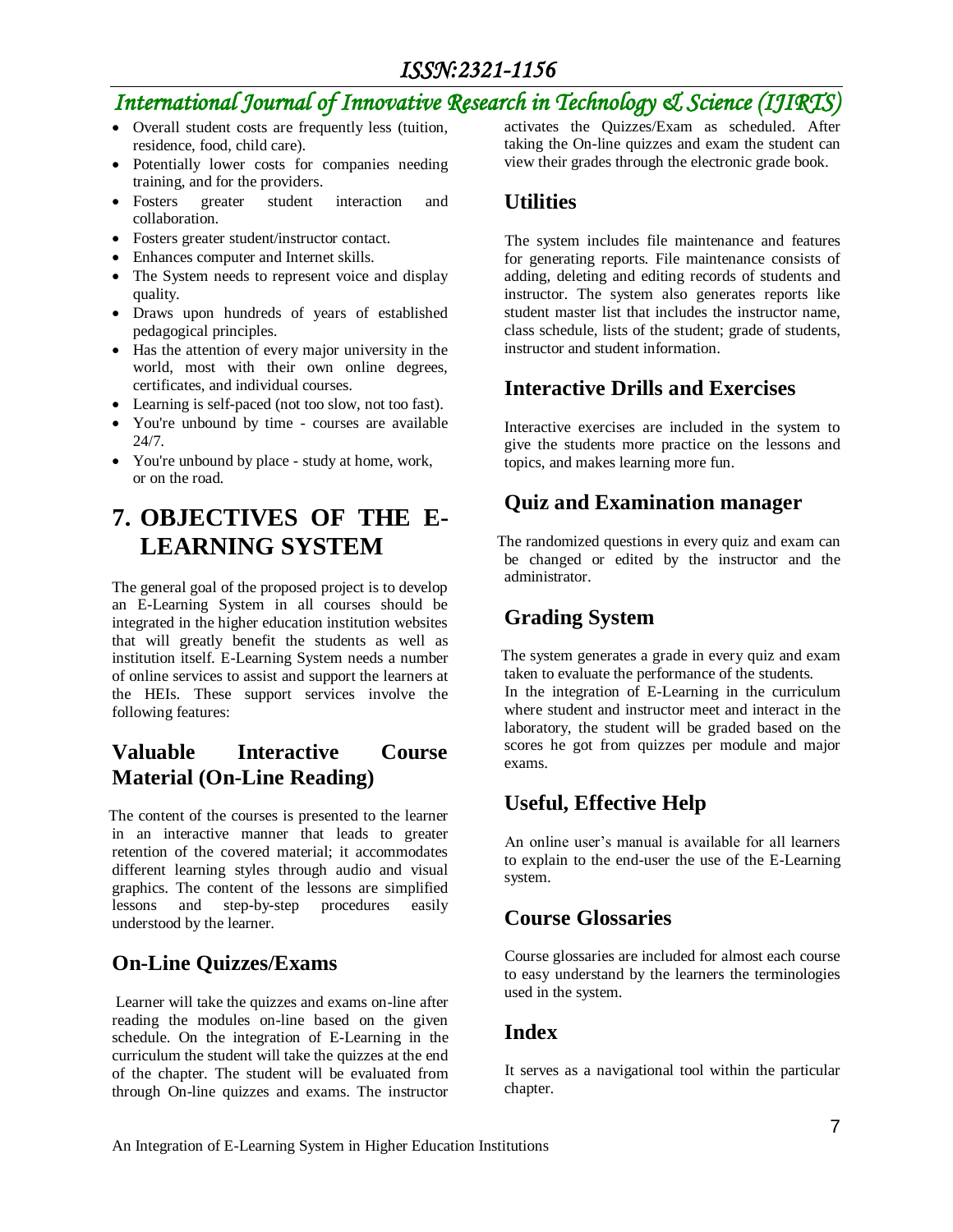## *International Journal of Innovative Research in Technology & Science (IJIRTS)*

### **Links to Web Resources**

 Each course is associated with a number of web links that will allow you to get in-depth details about the course.

### **E-Learner Evaluation**

One of the pillars of continuous improvement at E-Learning is based on getting feedback from all our elearners about each single course and each single instructor that will be done after Finals.

#### **Message Board**

This allows the instructors to post messages about a certain topics on the subjects they handled as for the information of the students.

### **Community**

The E-Learning system in general aims to provide the community an educational tool to promote learning and encourage learners by creating an interactive environment for them to learn effectively.

## **8. EVALUATION ON THE EFFECTIVENESS OF THE E-LEARNING SYSTEM**

The administrator can evaluate the E-Learning system in the HEIs in terms of Database accuracy, Reliability, Managements, Ethical issues course and pedagogical. The evaluation criteria's in each term are indicated in Table-1.

#### **Table-1: An Evaluation criteria for E-Learning system.**

| DATABASE ACCURACY                                                                                                   | <b>MANAGEMENTS</b>                                               |
|---------------------------------------------------------------------------------------------------------------------|------------------------------------------------------------------|
| 1. The speed of loading information.                                                                                | 1. The Administrator has the control over the accessibility of   |
|                                                                                                                     | the system.                                                      |
| 2. The speed of accessing information.                                                                              | 2. The administrator can update and maintain records with        |
|                                                                                                                     | ease.                                                            |
| 3. System is well secured through password protection.                                                              | 3. The administrator can keep track of the student's progress.   |
| 4. Accuracy of saving records to database.                                                                          | 4. The system can track student submissions for quizzes.         |
| 5. Correctness in displaying information.                                                                           | <b>ETHICAL ISSUES</b>                                            |
| <b>RELIABILITY</b>                                                                                                  | <b>A. Equal Opportunity</b>                                      |
| 1. There are no system errors, crashes, or dead links                                                               | 1. The system allows adjustments for differences in learning     |
|                                                                                                                     | speed such that it does not demand too much from the learner.    |
| 2. The courses and program information contained in the                                                             | 2. All users have an equal opportunity to give feedbacks,        |
| database is up-to-date and appears to be correctly                                                                  | comments and messages through systems as long as bounded         |
| classified                                                                                                          | to the proper netiquette.                                        |
| 3. The keyword and advanced searches yield courses<br>which match the search criteria.                              | <b>B. Cultural Diversity</b>                                     |
| 4. The quizzes for each course is administered such that                                                            | 1. The system is presented in an objective manner without        |
| the learners cannot cheat.                                                                                          | giving offense to anyone regardless of the culture of the users. |
| 5. The Administrator/Instructors can generate up-to-date                                                            | 2. The overall content of the system follows the proper          |
| reports according to the requests.                                                                                  | netiquette.                                                      |
| 6. Instructors can post messages through the message<br>board to notify learners of relevant changes in the course. | <b>C.</b> Nationality                                            |
| 7. To maximize its features by means of giving voice<br>over and animations in the terms of quality and clarity.    | 1. The system follows provisions for representation of           |
|                                                                                                                     | concepts for a World Wide audience.                              |
|                                                                                                                     | 2. The system is developed using universal language to easily    |
|                                                                                                                     | understand by different nationalities.                           |
| <b>EVALUATION BASED ON COURSES IN E-LEARNING SYSTEM</b>                                                             |                                                                  |
| 1. E-Learning will fulfils the need for increased<br>flexibility in teaching and learning tools.                    | 8. E-Learning will fulfill the needs for increased expectations  |
|                                                                                                                     | (Example of expectations: more feedback, more attention and      |
|                                                                                                                     | more resources to help in learning process).                     |
| 2. Web-based environment will potentially offer many                                                                | 9. E-Learning will generally perceive as more efficient and      |
| opportunities for enriching the learning process.                                                                   | well-organized lessons                                           |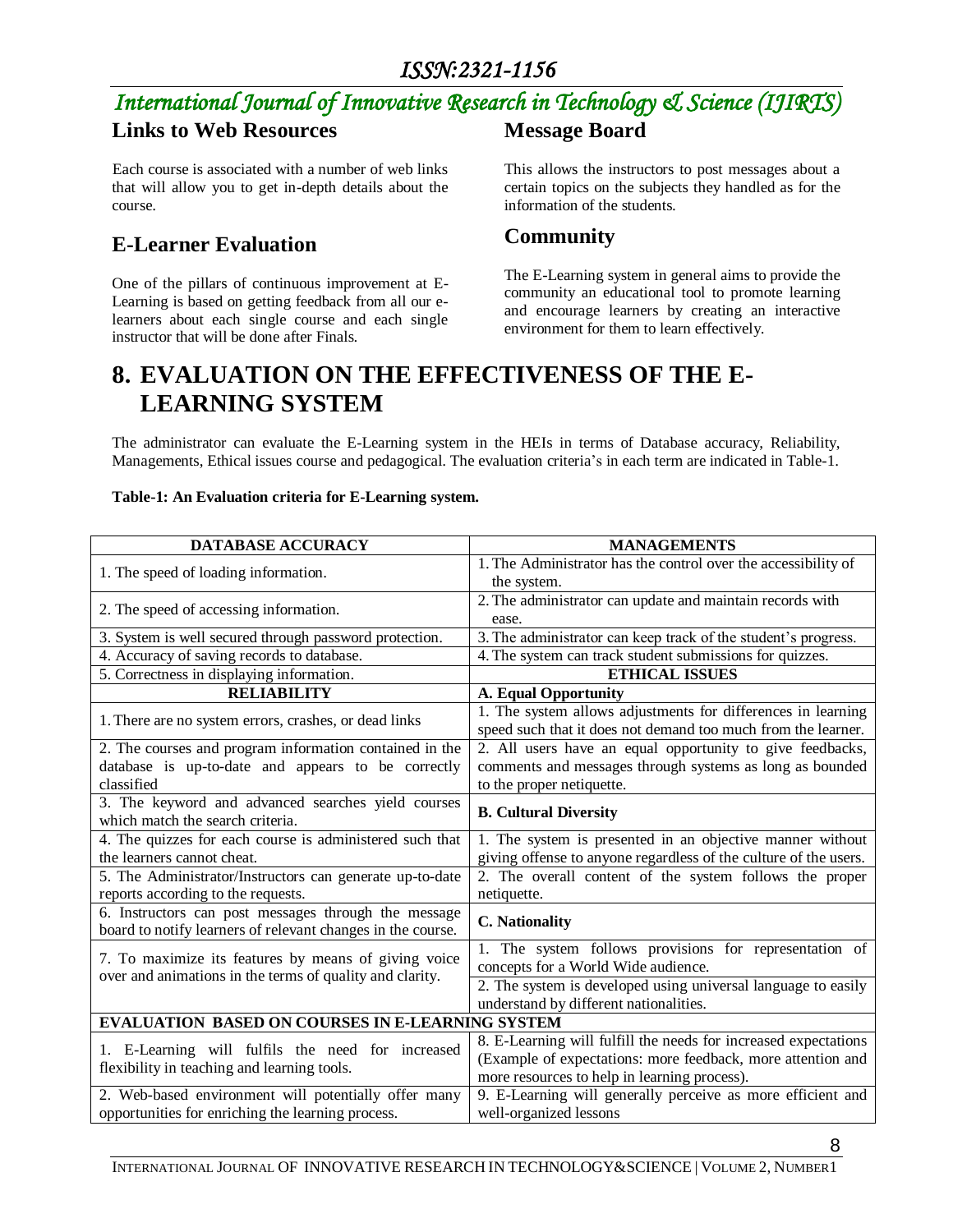## *International Journal of Innovative Research in Technology & Science (IJIRTS)*

| 3. E-Learning will offers sequential independence<br>(learning will be done anytime convenient to the<br>students).                                                                        | 10. E-Learning will build a community that can be a great<br>motivator for group learning |
|--------------------------------------------------------------------------------------------------------------------------------------------------------------------------------------------|-------------------------------------------------------------------------------------------|
| 4. E-Learning will suits the rapidly change nature of                                                                                                                                      | <b>PEDAGOGICAL</b>                                                                        |
| knowledge.                                                                                                                                                                                 |                                                                                           |
| 5. E-Learning will capitalizes on the information<br>processing power of the computer (it is fully utilized to<br>store, index, search, convert and distribute information).               | 1. The delivery of course content in appropriate media.                                   |
| 6. E-Learning will cope with instant scalability<br>(Knowledge can be rolled out instantaneously to reach)<br>any increased number of students and contribute to<br>overall productivity). | 2. The system examples allow the students to better<br>understand the subject matter.     |
| 7. E-Learning will offers a more exciting self-directed                                                                                                                                    | 3. The contribution of the assessment activities (exams,                                  |
| learning                                                                                                                                                                                   | quizzes, drills) to the student's knowledge on the subject<br>matter.                     |

## **CONCLUSIONS**

The global learning community is at your fingertips with online learning. The technologies give online instructional designers the ability to build tools that take you to resources that you may never see in a traditional classroom. E-Learning is self-paced and gives students a chance to speed up or slow down depending on their abilities. Learning is self-directed; it allows students to choose content and tools appropriate to their interests, needs, and skill levels. It accommodates multiple learning styles using a variety of delivery methods geared to different learners, which is more effective for certain learners. Most of the lectures are still using traditional teaching methods in HEIs, which is lecturer-centered. This study could be useful for HEIs for gaining some insights to E-Learning methods which includes the challenges and difficulties faced by both lecturers and students.

### **References**

- [1] Selwyn, N. (2007). The use of computer technology in university teaching and learning: a critical perspective. *Journal of Computer Assisted Learning, 23*(2), 83–94.
- [2] Paik, W., Lee, J. Y., McMahon, E. (2004). *Facilitating Collaborative Learning in Virtual (and Sometimes Mobile) Environments*. In: Brussler, C., et al (Eds.). WISE 2004 Workshop. LNCS 3307. pp. 161–166. Springer Verlag Berlin Heidelberg.
- [3] Peat, M. (2000). Towards first year biology online: a virtual learning environment.

*Educational Technology & Society, 3*(3), 203– 207.

- [4] Hall, B. (1997). Web-based training cookbook. New York: Wiley.
- [5] Hall and Snider (2000). World class e-learning in place. E-learning 1(1). p 18-29.
- [6] Zahm, S. (2000). No questions about it –E-Learning is here to stay: A quick history of the E-Learning evolution. E-Learning, 1 (1) 44-47
- [7] Karon, R.L. (2000). Bankers go on-line: Illinois banking company learns benefits of e-training. E-Learning, 1 (1) 38-40.
- [8] Wagner ED, Reddy NL (1999). Design considerations in selecting tele-conferencing for instruction. Alexandria, Va: U.S. Army ResearchInstitute for the Behavioural and Social Sciences
- [9] Keefe, J.W. (1979). Learning Style: An overview in student learning styles. In Diagnosing and Prescribing Programs. p.1-17.
- [10] Coggins, C. C. (1988). Preferred learning styles and their impact on completion of external degree programs. American Journal of Distance Education, 2(1), 25-37.
- [11] Gee, D. G. (1990). The impact of students' preferred learning style variables in adistance education course: a case study. Portales: Eastern New Mexico University. (ERICDocument Reproduction Service No. ED 358 836)